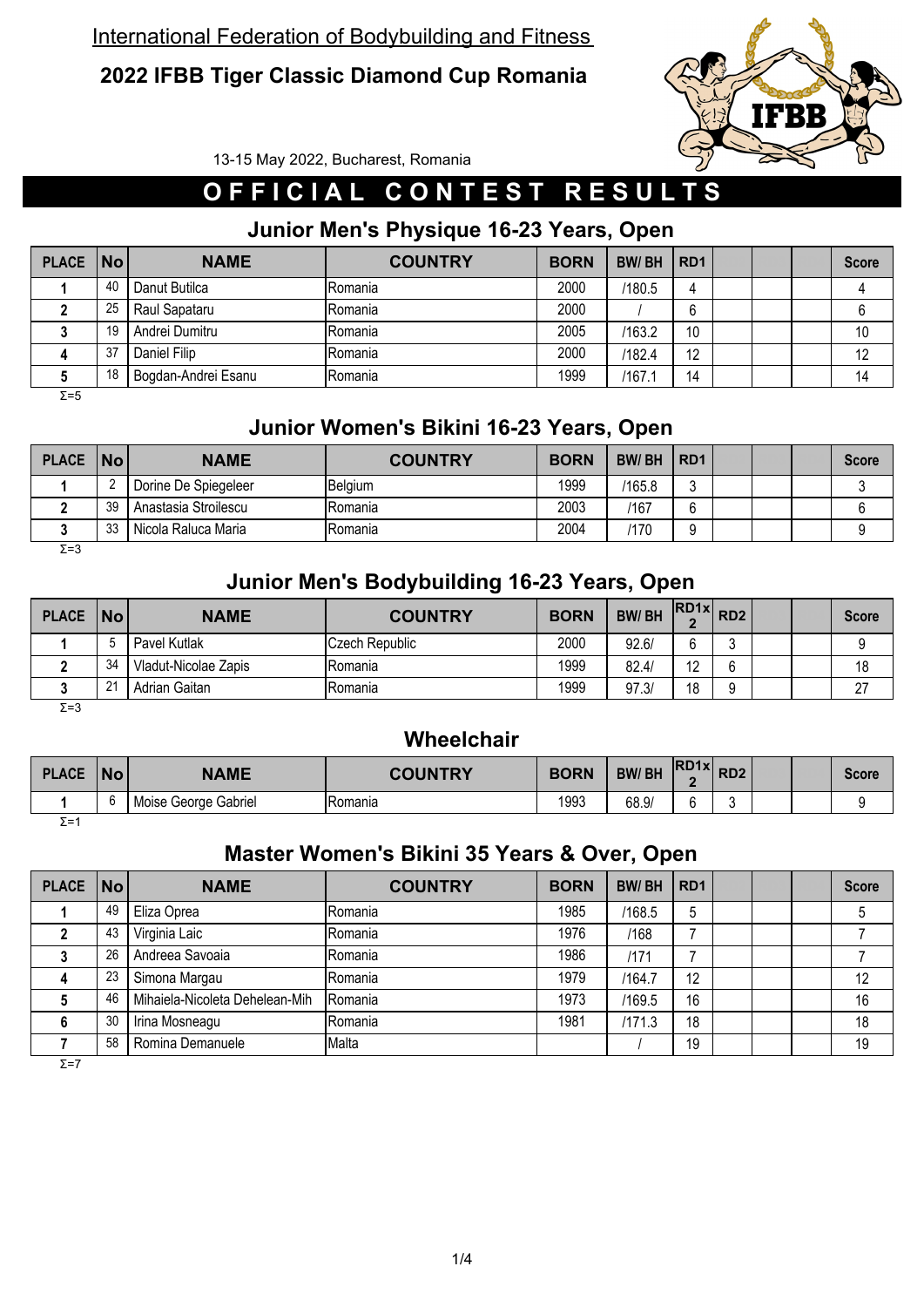#### **Master Men's Physique 40 Years & Over, Open**

| <b>PLACE</b> | $\overline{\mathsf{No}}$ | <b>NAME</b>          | <b>COUNTRY</b> | <b>BORN</b> | <b>BW/BH</b> | R <sub>D</sub> 1 |  | <b>Score</b> |
|--------------|--------------------------|----------------------|----------------|-------------|--------------|------------------|--|--------------|
|              | 55                       | Jesus Espigares      | Spain          | 1977        | /173.5       |                  |  |              |
|              | 31                       | Laurentiu Barzila    | IRomania       | 1974        | /173.5       | 6                |  |              |
|              | 48                       | Liam Gol             | United Kingdom | 1978        | /166         | 10               |  | 10           |
|              | 12                       | Ionut-Lucian Corovie | Romania        | 1977        | /181         | 11               |  |              |
|              | 24                       | Florin Adir          | Romania        | 1978        | /190.6       | 15               |  | 15           |
| $\Sigma = 5$ |                          |                      |                |             |              |                  |  |              |

#### **Master Women's Bodyfitness 35 Years & Over, Open**

| <b>PLACE</b> | <b>INo</b> | <b>NAME</b>     | <b>COUNTRY</b> | <b>BORN</b> | <b>BW/BH</b> | RD <sub>1</sub> |  | <b>Score</b> |
|--------------|------------|-----------------|----------------|-------------|--------------|-----------------|--|--------------|
|              | 45         | Karmen Kiier    | Estonia        | 1986        | /165         | ◠<br>L          |  |              |
|              | 53         | Emilia Hristova | Bulgaria       | 1981        | 117          | ◠               |  |              |
| $\Sigma = 2$ |            |                 |                |             |              |                 |  |              |

# **Master Men's Bodybuilding 40 Years & Over, Open**

| PLACE No |    | <b>NAME</b>            | <b>COUNTRY</b> | <b>BORN</b> | <b>BW/BH</b> | $\left $ IRD1x $\right $ RD2 |        |  | <b>Score</b> |
|----------|----|------------------------|----------------|-------------|--------------|------------------------------|--------|--|--------------|
|          | 47 | Leonida-Radu Ticau     | Romania        | 1977        | 91.6/        | ⌒                            |        |  | 9            |
|          |    | Victor Nastase         | Belgium        | 1979        | 78.5/        | 12                           | ⌒<br>h |  | 18           |
|          |    | Alfonso Licata         | Italy          | 1981        | 79.9/        | 18                           | 9      |  | 27           |
|          | 28 | Dumitru-Emilian Stirbu | Romania        | 1980        | 102.5/       | 24                           | 12     |  | 36           |

 $Σ=4$ 

### **Women's Fit- Model Open**

| PLACE   No   |    | <b>NAME</b>         | <b>COUNTRY</b> | <b>BORN</b> | <b>BW/BH</b> | RD1   RD2 |  | <b>Score</b> |
|--------------|----|---------------------|----------------|-------------|--------------|-----------|--|--------------|
|              | 57 | Julija Macijevskaja | Malta          |             |              |           |  |              |
|              | 43 | Virginia Laic       | IRomania       | 1976        | /168         |           |  | 10           |
|              | 54 | Andrea Weisner      | Germany        | 1986        | /178         |           |  | 18           |
| $\Sigma = 3$ |    |                     |                |             |              |           |  |              |

### **Women's Wellness, Open**

| PLACE   No |    | <b>NAME</b>         | <b>COUNTRY</b> | <b>BORN</b> | <b>BW/BH</b> | RD <sub>1</sub> |  | <b>Score</b> |
|------------|----|---------------------|----------------|-------------|--------------|-----------------|--|--------------|
|            | 15 | Ania Mioc           | Serbia         | 1993        | /171         |                 |  |              |
|            | 42 | Therese Sundseth    | <b>Norwav</b>  | 1996        | /167         |                 |  |              |
|            |    | Veronika Kosskova   | Czech Republic | 1993        | 158.4        |                 |  |              |
|            | 29 | Iulia-Elenia Cordea | Romania        | 1978        | /166         | 12              |  | 12           |

Σ=4

### **Women's Bodyfitness Open**

| <b>PLACE</b> | No             | <b>NAME</b>     | <b>COUNTRY</b> | <b>BORN</b> | <b>BW/BH</b> | RD <sub>1</sub> |  | Score |
|--------------|----------------|-----------------|----------------|-------------|--------------|-----------------|--|-------|
|              | 45             | Karmen Kiier    | Estonia        | 1986        | /165         |                 |  |       |
|              | 53             | Emilia Hristova | Bulgaria       | 1981        | '17          |                 |  |       |
|              | $\overline{A}$ | Florence Gerard | Belgium        | 1991        | /162.3       |                 |  |       |

Σ=3

### **Men's Classic Bodybuilding, Open**

| <b>PLACE</b> | <b>No</b> | <b>NAME</b>    | <b>COUNTRY</b> | <b>BORN</b> | <b>BW/BH</b> | $RDAx$ $RDA$          |             |  | Score |
|--------------|-----------|----------------|----------------|-------------|--------------|-----------------------|-------------|--|-------|
|              |           | Gabriel Manole | Spain          | 1989        | 88.8/182     | ⌒                     | ∽<br>ັ      |  |       |
|              | nn<br>"   | Ibrahim Sifri  | Sweden         | 1989        | 63.2/168     | $\overline{A}$<br>ے ا | $\sim$<br>n |  | 18    |

Σ=2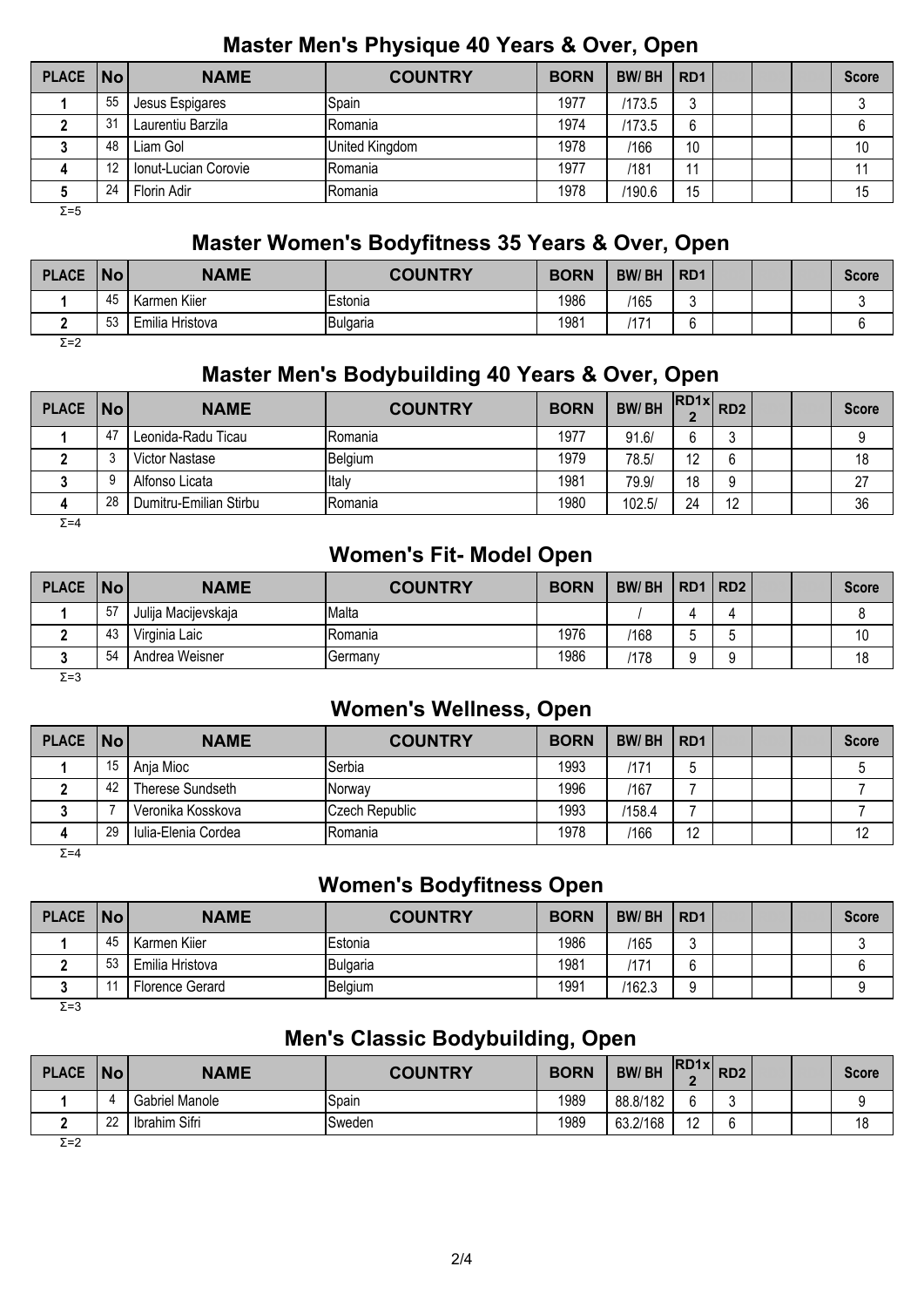#### **Men's Physique Up To 173 cm**

| PLACE   No   |    | <b>NAME</b>     | <b>COUNTRY</b> | <b>BORN</b> | <b>BW/BH</b> | RD <sub>1</sub> |  | <b>Score</b> |
|--------------|----|-----------------|----------------|-------------|--------------|-----------------|--|--------------|
|              | 41 | Gabriel Biefnot | Belgium        | 1996        | /167.8       |                 |  |              |
|              | 56 | Vay Alpar       | <b>Romania</b> | 1995        | /164         | 6               |  |              |
|              | 17 | Florin Ichim    | IRomania       | 1995        | /172         | 10              |  | 10           |
| 4            | 35 | Zavache Toader  | <b>Romania</b> | 1991        | /173         | 10              |  | 10           |
|              | 48 | Liam Gol        | United Kingdom | 1978        | /166         | 15              |  | 15           |
| $\Sigma = 5$ |    |                 |                |             |              |                 |  |              |

#### **Men's Physique Up To 179 cm**

| <b>PLACE</b> | $\overline{\mathsf{No}}$ | <b>NAME</b>       | <b>COUNTRY</b> | <b>BORN</b> | <b>BW/BH</b> | RD <sub>1</sub> |  | <b>Score</b> |
|--------------|--------------------------|-------------------|----------------|-------------|--------------|-----------------|--|--------------|
|              | 32                       | Robert Florea     | <b>Romania</b> | 1994        | /176.6       |                 |  |              |
|              | 55                       | Jesus Espigares   | Spain          | 1977        | 173.5        | b               |  |              |
|              | 10                       | Ionut Braniste    | IRomania       | 1997        | 175.         | 10              |  | 10           |
| 4            | 31                       | Laurentiu Barzila | IRomania       | 1974        | /173.5       | $\overline{A}$  |  |              |

 $Σ=4$ 

#### **Men's Physique Over 179 cm**

| <b>PLACE</b> | $\overline{\mathsf{No}}$ | <b>NAME</b>        | <b>COUNTRY</b> | <b>BORN</b> | <b>BW/BH</b> | RD <sub>1</sub> |  | <b>Score</b> |
|--------------|--------------------------|--------------------|----------------|-------------|--------------|-----------------|--|--------------|
|              | 52                       | Francesco Fasciana | Italy          |             | /180.3       | ົ<br>J          |  |              |
|              | 40                       | Danut Butilca      | Romania        | 2000        | /180.5       | 6               |  |              |
|              | 60                       | Ryan Delia         | Malta          |             |              | 10              |  | 10           |
| 4            | 38                       | Florentin Bicajan  | lRomania       | 1997        | /187         | 14              |  | 14           |
|              | 50                       | Dragos Gheorghita  | <b>Romania</b> | 1990        | /182.7       | 14              |  | 14           |
| 6            | 13                       | Darius Irimia      | Romania        | 1992        | /179.7       | 16              |  | 16           |

 $Σ=6$ 

#### **Men's Physique OVERALL**

| <b>PLACE</b> | $\vert$ No $\vert$ | <b>NAME</b>        | <b>COUNTRY</b> | <b>BORN</b> | <b>BW/BH</b> | RD <sub>1</sub> |  | <b>Score</b> |
|--------------|--------------------|--------------------|----------------|-------------|--------------|-----------------|--|--------------|
|              | 52                 | Francesco Fasciana | <b>Iltal</b>   |             | /180.3       |                 |  |              |
|              | $\mathbf{A}$       | Gabriel Biefnot    | Belgium        | 1996        | /167.8       | $\sim$          |  |              |
|              | 32                 | Robert Florea      | IRomania       | 1994        | /176.6       | o               |  |              |
| $\Sigma = 3$ |                    |                    |                |             |              |                 |  |              |

### **Men's Classic Physique, Open**

| <b>PLACE</b> | <b>No</b> | <b>NAME</b>   | <b>COUNTRY</b> | <b>BORN</b> | <b>BW/BH</b> | <b>RD1x</b> | RD <sub>2</sub> |  | Score |
|--------------|-----------|---------------|----------------|-------------|--------------|-------------|-----------------|--|-------|
|              | ററ<br>"   | Ibrahim Sifri | Sweden         | 1989        | 63.2/168     |             |                 |  |       |
| $\Sigma = 1$ |           |               |                |             |              |             |                 |  |       |

#### **Women's Bikini Up To 166 cm**

| PLACE   No |    | <b>NAME</b>               | <b>COUNTRY</b> | <b>BORN</b> | <b>BW/BH</b> | RD <sub>1</sub> |  | <b>Score</b> |
|------------|----|---------------------------|----------------|-------------|--------------|-----------------|--|--------------|
|            |    | Dorine De Spiegeleer      | Belgium        | 1999        | /165.8       | đ               |  |              |
|            | 14 | Alexandra Cadar           | Romania        | 1997        | /161.2       | ี่ค             |  |              |
|            | 27 | Mihaela-Claudia Nicolescu | Romania        | 1991        | /162         |                 |  |              |
|            | 59 | Kelsey Coleiro            | Malta          |             |              |                 |  |              |
|            | 36 | Daniela Dumitru           | Romania        | 1990        | /160.6       | 15              |  | 15           |

Σ=5